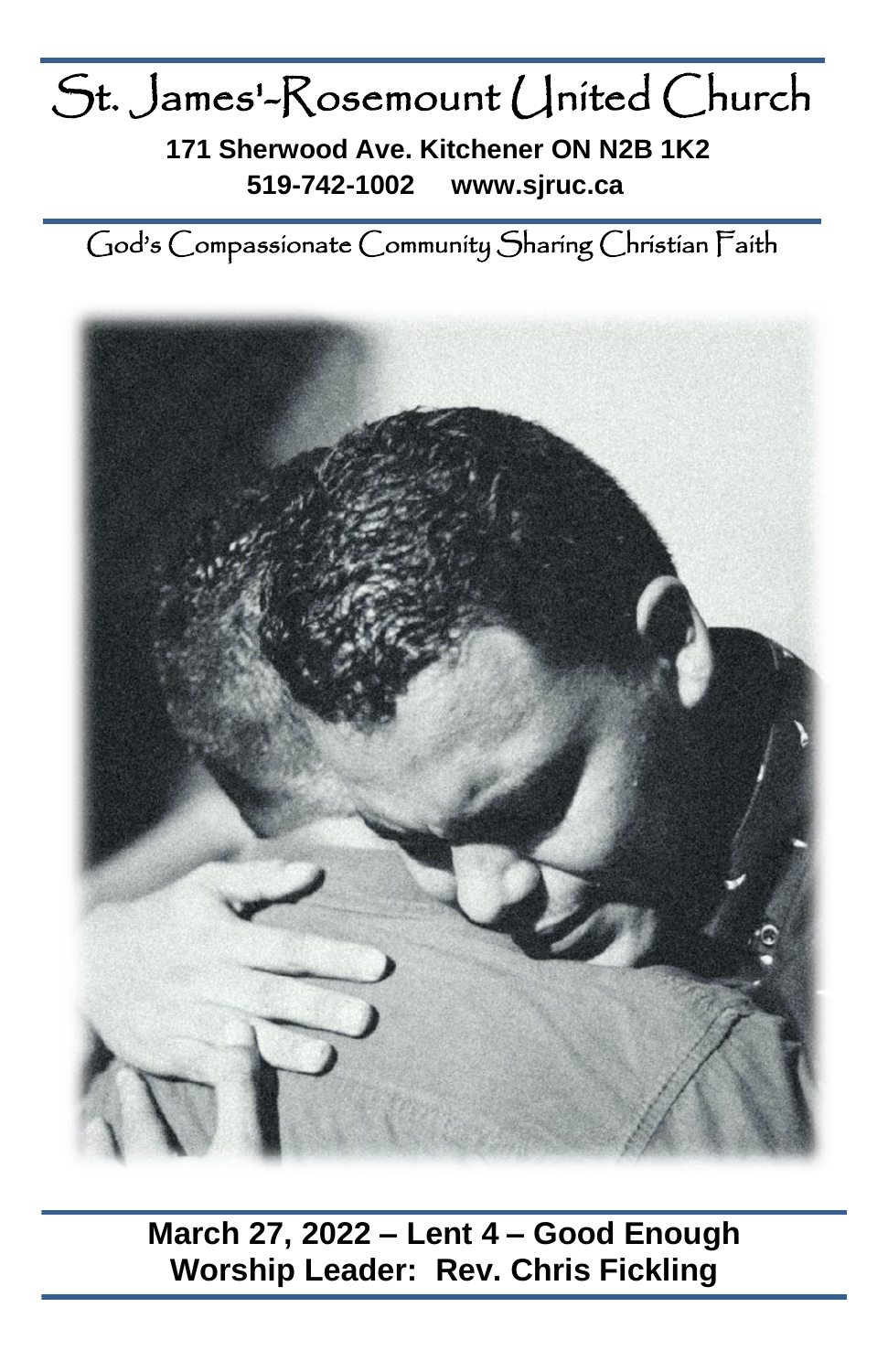# **Welcome!**

*Welcome to worship!*

### **WE GATHER IN GOD'S HOPE** *VU: Voices United MV: More Voices*

*We acknowledge that we are on the Haldimand Tract, traditional territory of the Neutral, Anishnaabeg, and Haudenosaunee peoples.*

Welcome & Announcements

Prelude

Centering Moment for Lent *adapted by a prayer by Brené Brown*

- One: As we journey this Lent, may we find the courage to let go of who we think we're supposed to be so that we can fully embrace our authentic selves:
- **All: the imperfect, the creative, the vulnerable, the powerful, the broken, and the beautiful.**
- One: May we show ourselves and others the compassion that comes from knowing we are all made of strength and struggle.
- **All: God's love strengthens us in the struggle.**
- One: May we create a just and equitable world where privilege isn't a prerequisite for self-expression and authenticity, where everyone feels invited and safe to express their power and their vulnerability. And last, may we experience the strength of connection, the love of belonging, and the grace of pure joy, thanks be to God.

Lighting of the Christ Candle

# Sung Response **Take, O Take Me as I Am** MV 85

*Take, O take me as I am;*

*summon out what I shall be; set your seal upon my heart and live in me.*

Opening Prayer

One: Beloved God, with the eagerness of a child, you wait for our coming, with the urgency of a mother, you long for our return with the anxious heart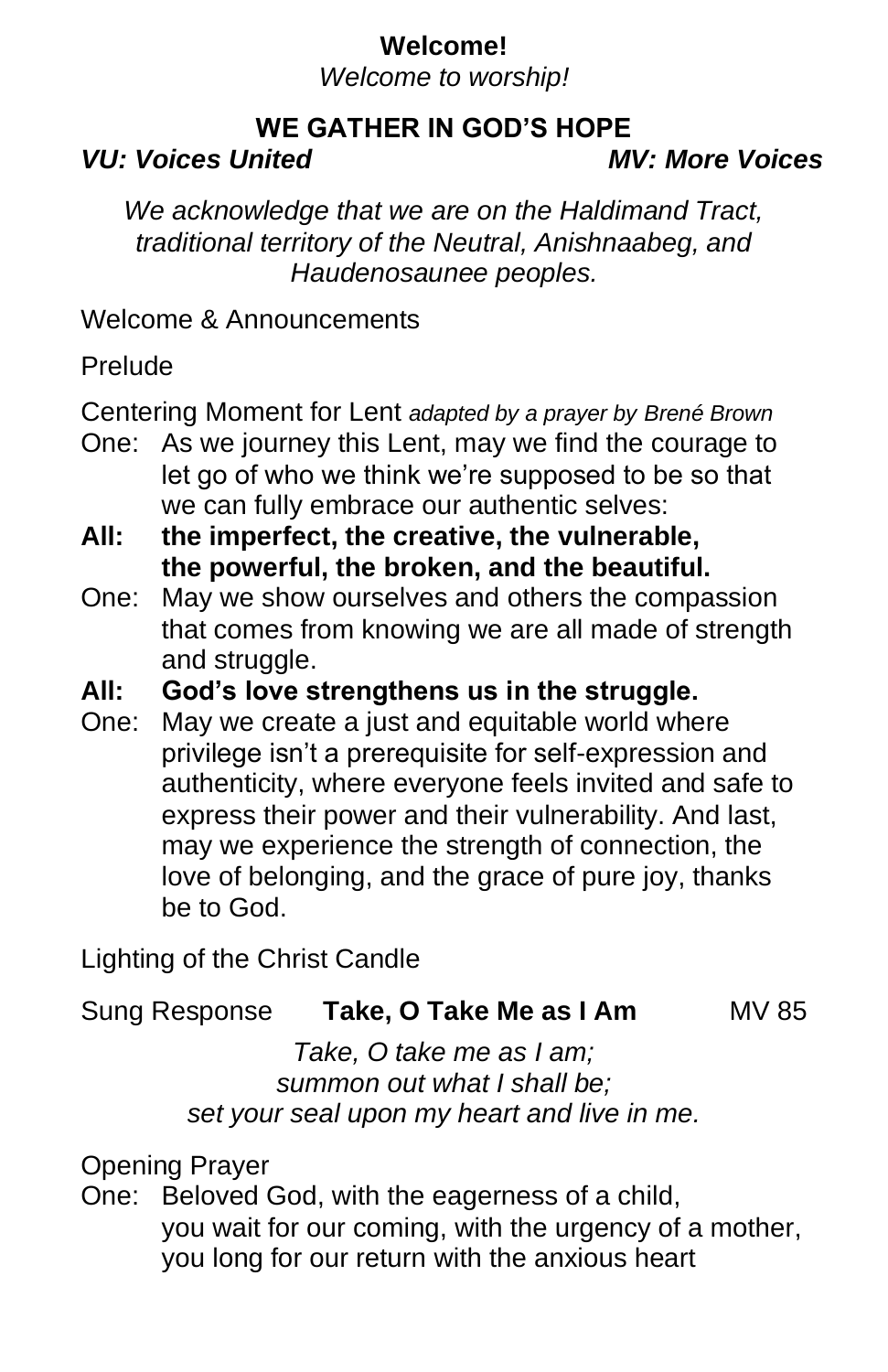of a father, your arms ache to hold us. The disappointment, the judgment, the turning away, that's us, not you. Our failures way heavy on us. Forgive us and heal us of everything in us that recoils from our common humanity. You have given us such worth; help us to take all creation at your valuation and to know ourselves, and all your children, precious and loved. For this is the love that Jesus brought...and we pray…

**Lord's Prayer** (read/prayed slowly)

**All: Our Father, who art in heaven, hallowed be thy name. Thy kingdom come, thy will be done on earth as it is in heaven. Give us this day our daily bread, and forgive us our trespasses, as we forgive those who trespass against us. And lead us not into temptation, but deliver us from evil. For thine is the kingdom, the power and the glory. For ever and ever. Amen.**

### Hymn **Amazing Grace VU 266**

- *1 Amazing grace, how sweet the sound that saved a wretch like me! I once was lost, but now am found, was blind, but now I see.*
- *2 'Twas grace that taught my heart to fear, and grace my fears relieved; how precious did that grace appear the hour I first believed.*
- *3 Through many dangers, toils, and snares, I have already come; 'tis grace that brought me safe thus far, and grace will lead me home.*
	- *4 The Lord has promised good to me, this word my hope secures; God will my shield and portion be as long as life endures.*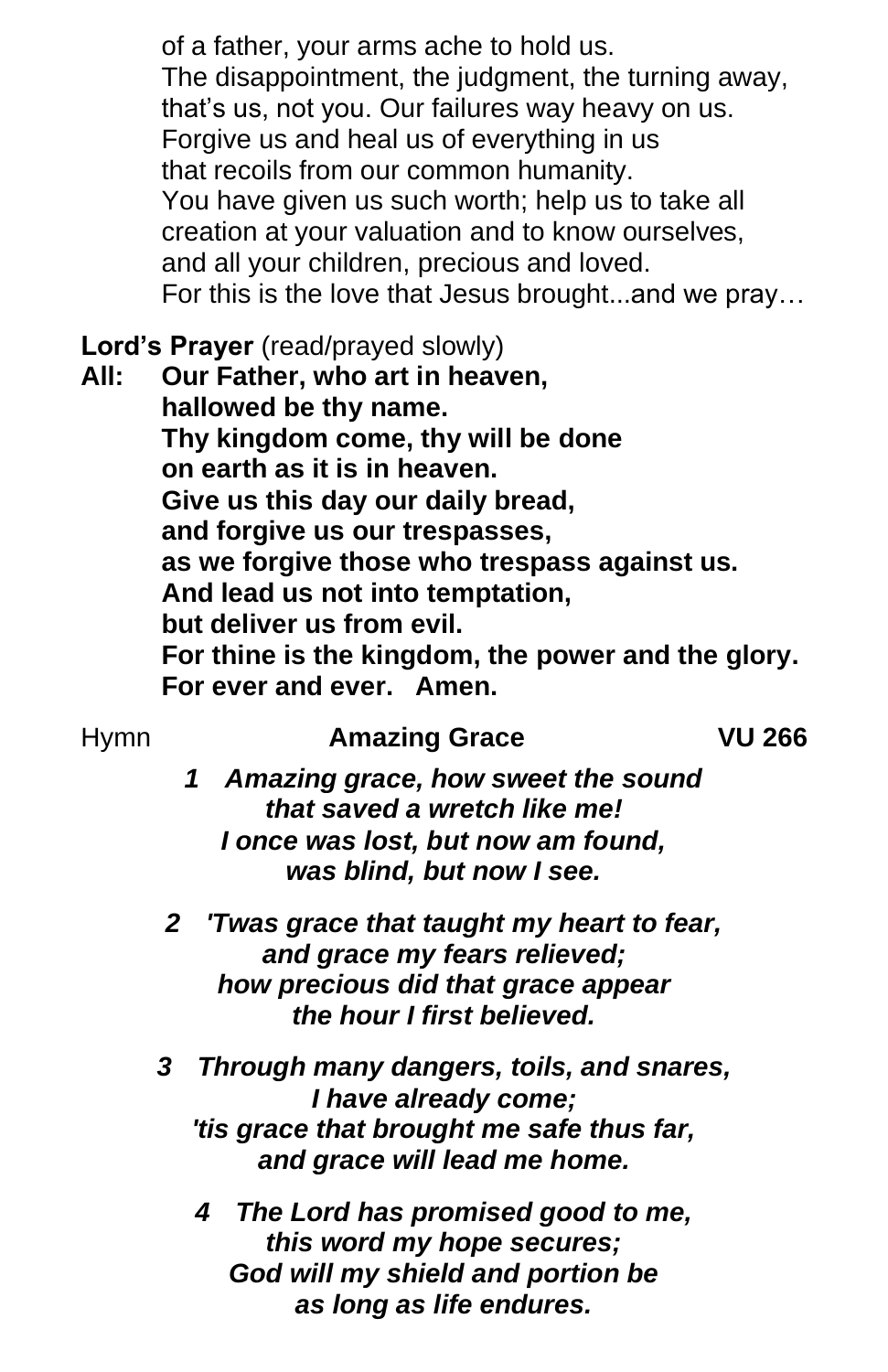### *5 When we've been there ten thousand years, bright shining as the sun, we've no less days to sing God's praise than when we'd first begun.*

## **WE LISTEN FOR GOD'S WORD**

Minute for Mission

### Scripture Reading (CEB) **Luke 15:11-32**

**<sup>11</sup>** Jesus said, "A certain man had two sons. **<sup>12</sup>** The younger son said to his father, 'Father, give me my share of the inheritance.' Then the father divided his estate between them. **<sup>13</sup>** Soon afterward, the younger son gathered everything together and took a trip to a land far away. There, he wasted his wealth through extravagant living.

**<sup>14</sup>** "When he had used up his resources, a severe food shortage arose in that country and he began to be in need. **<sup>15</sup>** He hired himself out to one of the citizens of that country, who sent him into his fields to feed pigs. **<sup>16</sup>** He longed to eat his fill from what the pigs ate, but no one gave him anything. **<sup>17</sup>**When he came to his senses, he said, 'How many of my father's hired hands have more than enough food, but I'm starving to death! **<sup>18</sup>** I will get up and go to my father, and say to him, "Father, I have sinned against heaven and against you. **<sup>19</sup>** I no longer deserve to be called your son. Take me on as one of your hired hands." ' **<sup>20</sup>** So he got up and went to his father.

"While he was still a long way off, his father saw him and was moved with compassion. His father ran to him, hugged him, and kissed him. **<sup>21</sup>** Then his son said, 'Father, I have sinned against heaven and against you. I no longer deserve to be called your son.' **<sup>22</sup>** But the father said to his servants, 'Quickly, bring out the best robe and put it on him! Put a ring on his finger and sandals on his feet! **<sup>23</sup>** Fetch the fattened calf and slaughter it. We must celebrate with feasting **<sup>24</sup>** because this son of mine was dead and has come back to life! He was lost and is found!' And they began to celebrate.

**<sup>25</sup>** "Now his older son was in the field. Coming in from the field, he approached the house and heard music and dancing. **<sup>26</sup>**He called one of the servants and asked what was going on. **<sup>27</sup>** The servant replied, 'Your brother has arrived, and your father has slaughtered the fattened calf because he received his son back safe and sound.' **<sup>28</sup>** Then the older son was furious and didn't want to enter in, but his father came out and begged him. **<sup>29</sup>** He answered his father, 'Look, I've served you all these years, and I never disobeyed your instruction. Yet you've never given me as much as a young goat so I could celebrate with my friends. **<sup>30</sup>** But when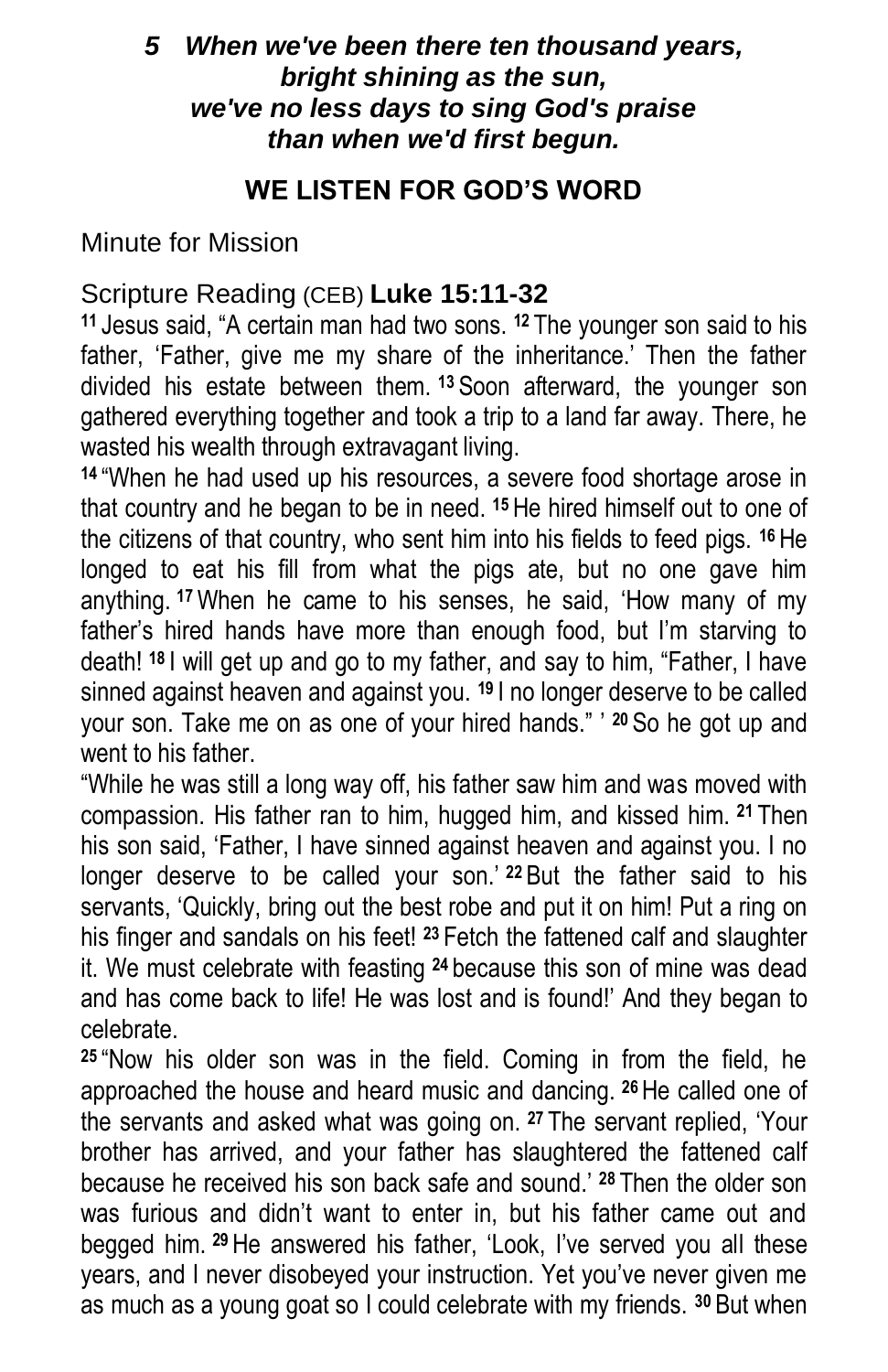this son of yours returned, after gobbling up your estate on prostitutes, you slaughtered the fattened calf for him.' **<sup>31</sup>** Then his father said, 'Son, you are always with me, and everything I have is yours. **<sup>32</sup>** But we had to celebrate and be glad because this brother of yours was dead and is alive. He was lost and is found.<sup>""</sup>

Anthem **Perfection** (*SWITCH / Life.Church*)

*I keep finding myself fighting to avoid the mirror, I could use some help 'cause I don't like what I see here. Do I measure up, am I good enough What if I fail, what if I can't do it well Will they walk away, will You walk away Do You think I'm worth it still?*

> Refrain: *But when all I see are the flaws You see perfection Looking through this mess of a heart You see perfection Show me what's behind Your eyes Don't think I can trust in mine When all I see are the flaws You see perfection.*

*I learn slowly but You're teaching me to love myself Starting to believe You want me like nobody else I'll never measure up, but You are my enough Sometimes I fail, sometimes I can't do it well But if they walk away, You don't walk away You tell me I'm worth it still.* Refrain

### Reflection

| Hymn | <b>Just as I am</b> (adapted lyrics) | <b>VU 508</b> |
|------|--------------------------------------|---------------|
|      |                                      |               |

*1 Just as I am, thy love unknown has broken every barrier down; now to be thine, yea, thine alone, O Love of God, I come, I come.*

*2 Just as I am, though tossed about with many a conflict, many a doubt, fightings and fears within, without, O Love of God, I come, I come.*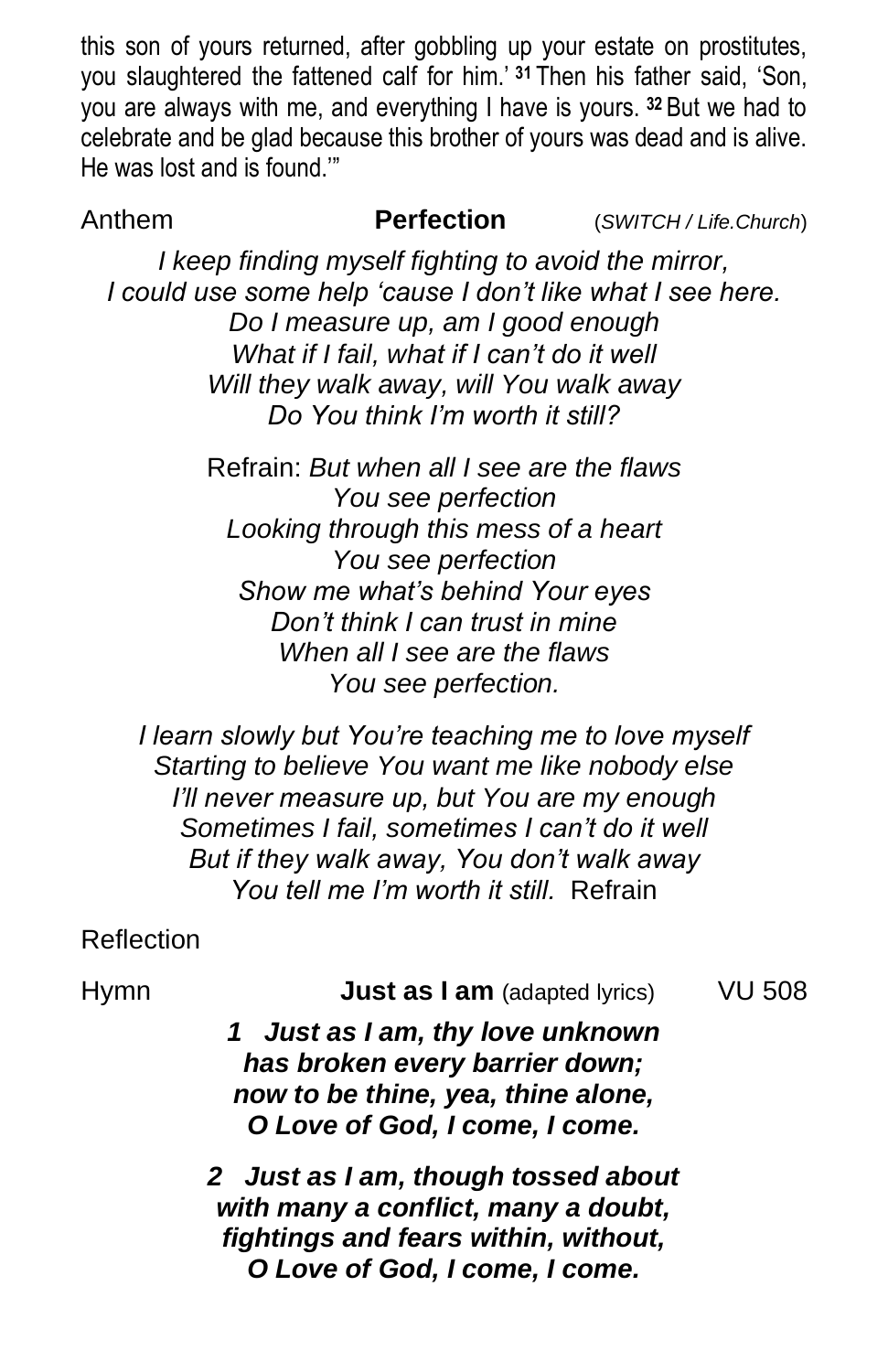*3 Just as I am - Thou wilt receive, You welcome, pardon, cleanse, relieve; Because Thy promise I believe, O Love of God, I come, I come.*

# **WE RESPOND TO GOD'S WORD AND LOVE**

Invitation to Offering (Donate online at sjruc.ca)

Offering Response **We Bring our Gifts to Share**

*We bring our gifts to share, and lift our grateful prayer That with our faithful care, our world will grow. Through work of minds and hands in gestures small or grand, Let willing hearts expand the love You sow.*

 *Words & music © A. Baer, 2013, arr. S. Porter*

Dedication of the Offering

Prayers of the People and Prayer Shawl Blessing

# **WE GO OUT TO LOVE AND SERVE OTHERS**

Closing Hymn **Love, Who Made Me** v1-5 VU 565 *Sung to Irby: Once in Royal David's City*

> *1 Love, who made me in your likeness, to your image forming me; Love, who showed such gentle kindness when I fell, restoring me:*

Refrain: *Love, I give myself to be one with you, eternally.*

*2 Love, to whom my life was precious, long before I came to birth; Love, for ever human with us, born to share our life on earth:* Refrain

*3 Love, for me, you came to suffer and, at last, were crucified; Love, with you, I live for ever, joy is endless at your side:* Refrain

*4 Love, my Life, my Truth, my Splendour, living Spirit, Mighty Word; Love, by whose full self-surrender my heart's wholeness is restored:* Refrain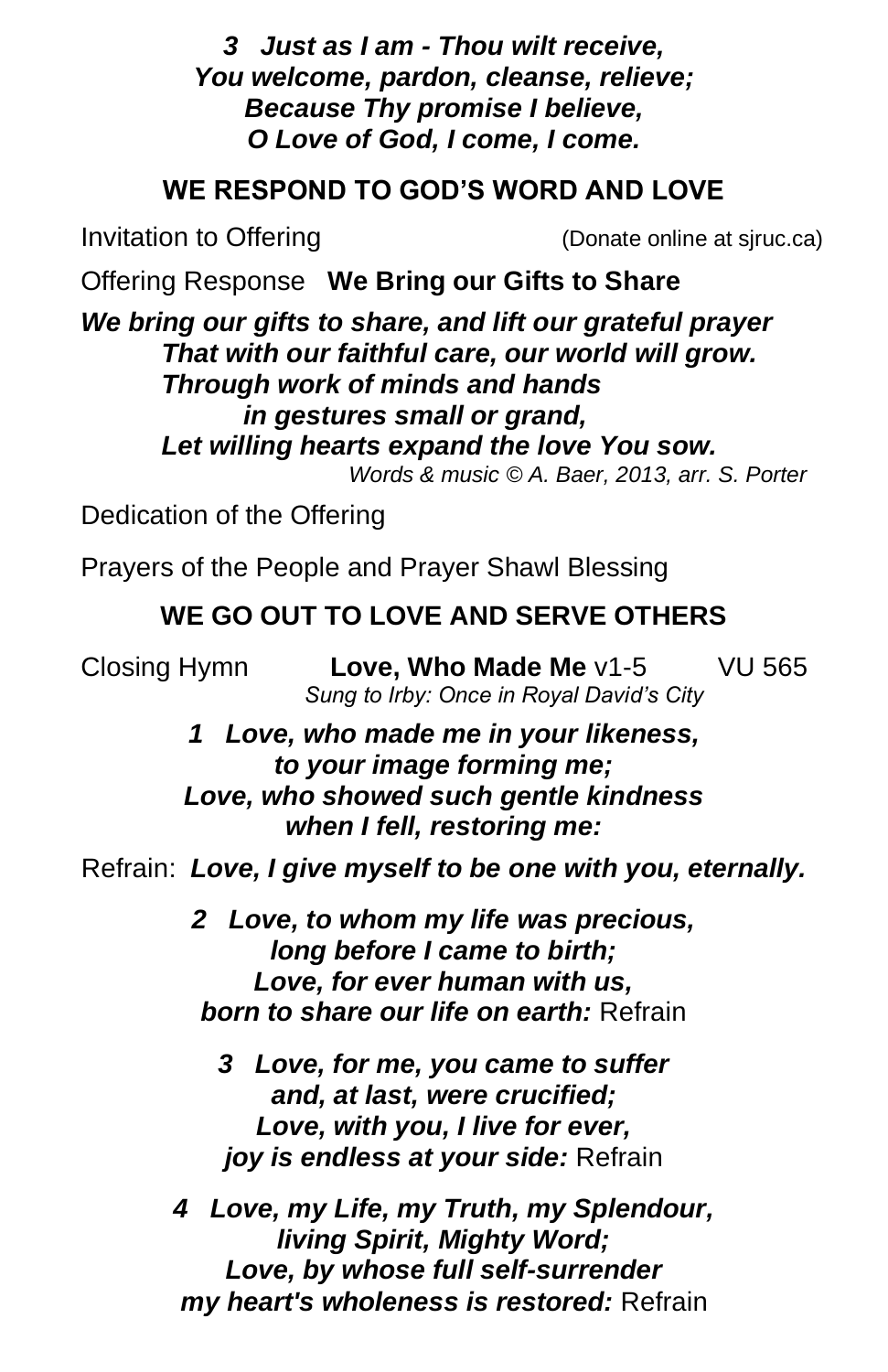### *5 Love, whose yoke is laid upon me, liberating life and mind; Love, whose grace has overcome me, here is freedom, unconfined:*Refrain

Commissioning *from "Good Enough" by Kate Bowler and Jessica Richie* One: Blessed are you who realize there is simply not

enough–time, money, resources.

Blessed are you who are tired of pretending that raw effort is the secret to perfection.

It's not. And you know that now.

Blessed are you who need a gentle reminder that even now, even today, God is here, and somehow, that is good enough.

And now, may the God who welcomes us with open arms, and Jesus, whose forgiveness and grace knew no limits, and the Holy Spirit who inspires our relationships and belonging, go with you, to inspire you to bear this same love for all. Amen.

Choral Benediction **Go Now in Peace** *Go now in peace, never be afraid God will go with you each hour of every day Go now in faith, steadfast, strong and true Know God will guide you in all you do. Go now in love, and show you believe Reach out to others so all the world can see God will be there watching from above. Go now in peace, in faith and in love.*

*("Go Now in Peace" Written by Besig & Price 1988)* 

*Please remain seated in silence as we conclude our service with the postlude.*

**Postlude** 

# **Announcements**

**Please register for Worship:** Vaccination, masks, & distancing are required. Register at: rsvp.church/r/C1yBpTR9 Sign up your "bubble" & sit together. Phone registration is available through the office. Note the separate registration for Sunday School. If the list for the Worship Service is full, please sign up on the "Wait List". We will contact you if spaces become available. **We require proof of vaccination to attend.** For those who have chosen to be unvaccinated, please join us online or in print!